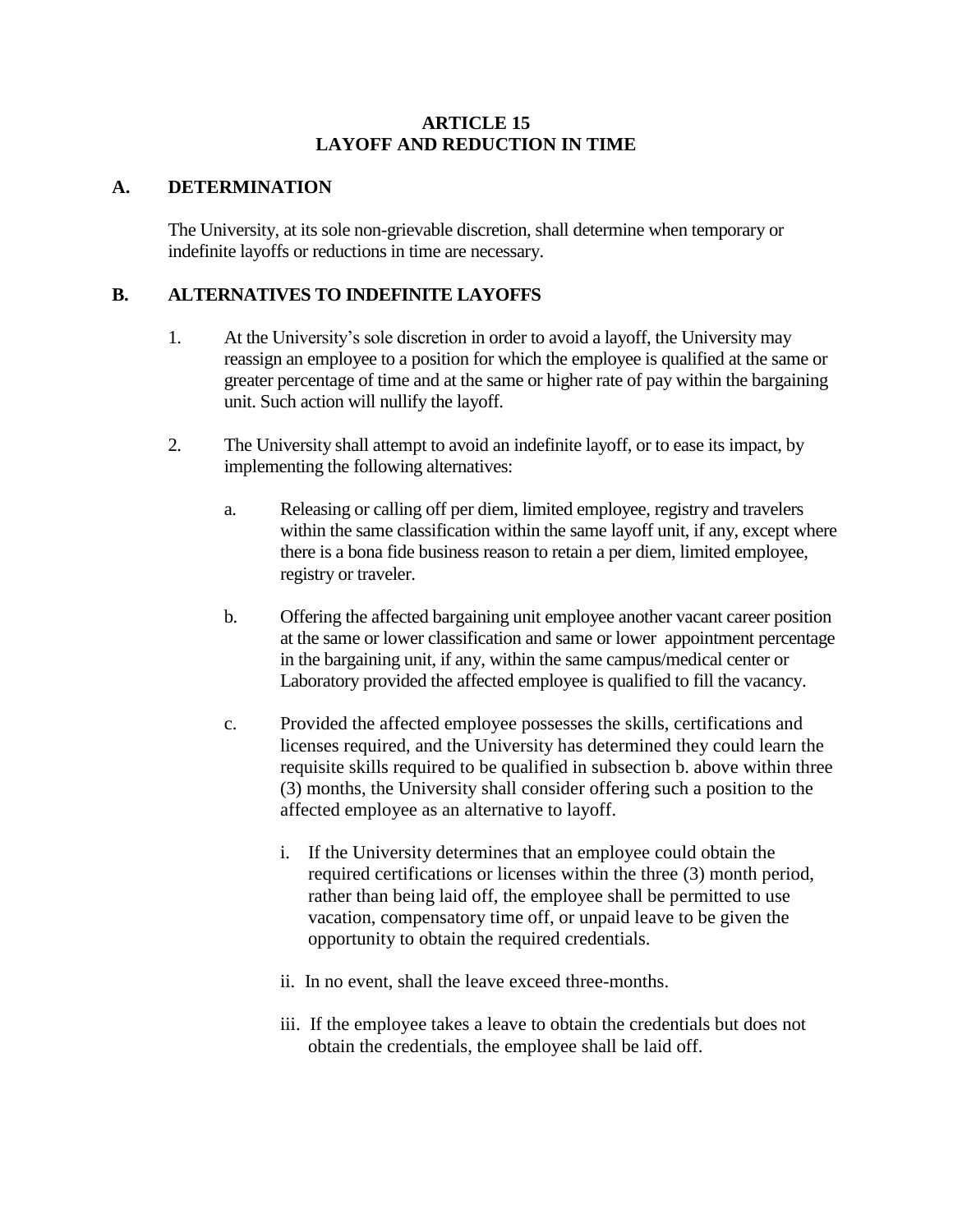3. The University shall meet and discuss the effects of the layoff prior to the layoff occurring but after notice to the employee and AFSCME. Any meeting(s) shall not delay the implementation of the layoff.

# **C. DEFINITIONS**

- 1. A layoff is an involuntary separation of a non-probationary career employee from employment or an involuntary transfer to a non career position. For the purposes of this Article, layoff shall include involuntary reductions in regularly scheduled hours of work. Layoffs may be temporary or indefinite.
- 2. A temporary layoff is a layoff in which the University specifies a date for recall to work of not more than four months.
- 3. An indefinite layoff is a layoff for which no date for recall to work is specified.
- 4. For the purposes of this Article, seniority shall be based on the most recent date of hire in a staff career position at the University. Employment prior to a break in service shall not be counted. Tie breaker: when bargaining unit employees in the same layoff unit have the same date of hire, seniority shall be determined according to total hours on pay status since the most recent date of hire into a career position.
- 5. Within sixty (60) days of ratification, each University location will provide to AFSCME a current list of all layoff units. The University will provide a forty-five (45) day written notice to AFSCME if it proposes to change any of the layoff units and will meet with AFSCME upon request to discuss any such changes.

## **D. SELECTION FOR LAYOFF**

- 1. If, in the judgment of the University, budgetary or operational considerations make it necessary to curtail operations, reorganize, reduce the hours of the workforce and/or reduce the workforce, staffing levels will be reduced in accordance with this Article.
- 2. The selection of classes and the selection of employees for layoff shall be at the sole non-grievable discretion of the University.
- 3. With regard to indefinite layoff only, the order of indefinite layoff of employees in the same class within a department/division shall be in inverse order of seniority. However, the University may retain, at its discretion, employees irrespective of seniority 1) where the position(s) occupied by the less senior employee(s) requires qualifying skills, knowledge, or abilities which are not possessed to the same degree by other employees in the same class; 2) which cannot be learned on the job in six (6) months or less without negatively impacting patient care; and 3) which are necessary to perform the ongoing functions of the department/division. To the extent permitted by law, the University may also consider workforce diversity when making layoff decisions and implementing layoff actions. If an employee with less seniority is to be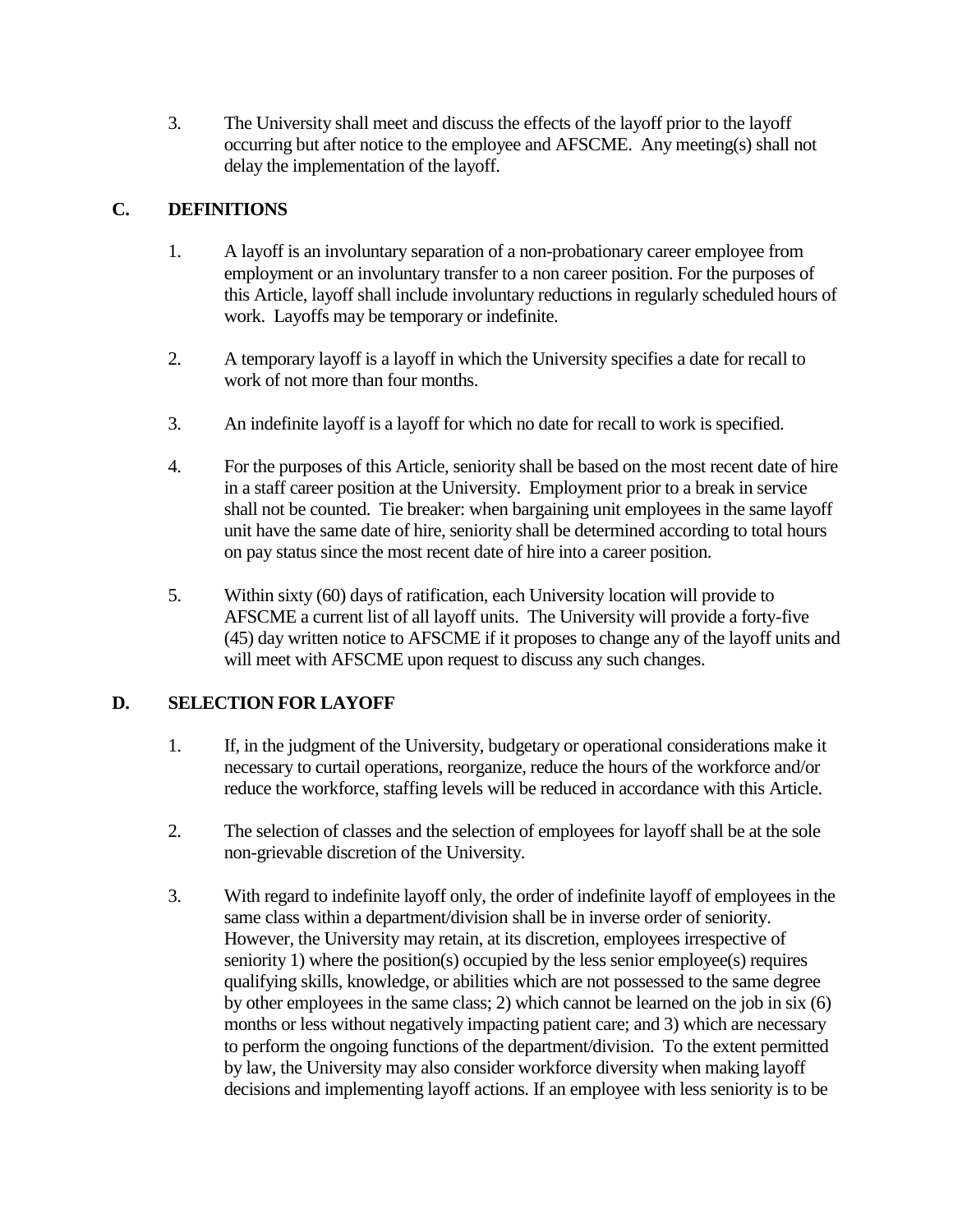retained, the University shall notify AFSCME in writing of the special skills, knowledge, or abilities which support the retention of the less senior employee.

- 4. The decision to make such exceptions shall not be subject to Article 9 Grievance Procedure or Article 3 - Arbitration Procedure of this Agreement, unless the inverse seniority or qualifying skills provision of this Article are alleged to have been misapplied.
- 5. Regardless of seniority, the department may elect to invite all PCT unit employees in the same class within a layoff unit to volunteer for layoff. In that case, the union shall be notified of the invitation at the same time the invitation is transmitted to employees.
- 6. In the event the employees in a unit of layoff are equally affected by reduction in time of ten percent (10%) or less, seniority provisions do not apply.

# **E. NOTICE**

- 1. When the University determines that a layoff is imminent within the unit, it shall give AFSCME such advance notice as is reasonable under the circumstances. The notice shall describe the general areas which may be affected.
- 2. When the University selects particular members of the unit for layoff, it shall give individual notice to each employee of the effective date of the layoff and whether the layoff is temporary or indefinite. Advance notice will be provided as follows:
	- a. For temporary layoff expected to last 120 calendar days or less, the University shall give, if feasible, 15 calendar days notice of the expected beginning and ending dates of the layoff.
	- b. For indefinite layoff, the University shall give 30 calendar days notice, if feasible. If less than 30 calendar days notice is given, the employee shall receive straight time pay in lieu of notice for each additional day the employee would have been on pay status to a maximum of 30 calendar days. Upon receipt of written notice of layoff, an employee may schedule an appointment with the designated campus, medical center or Laboratory representative who will inform the employee regarding benefit continuation and procedures for recall and preferential rehire.
	- c. In the event of an anticipated indefinite layoff of five or more full-timeequivalent (FTE) employees on the same effective date in the same layoff unit, the University will, to the extent possible, give 45 calendar days notice to AFSCME. When such notice is provided regarding the layoff of five or more FTE, the campus/medical center/Laboratory will, upon receipt of a timely written request from AFSCME, meet with AFSCME to discuss the layoff. Such meeting to discuss the layoff of career employees will include, if asked,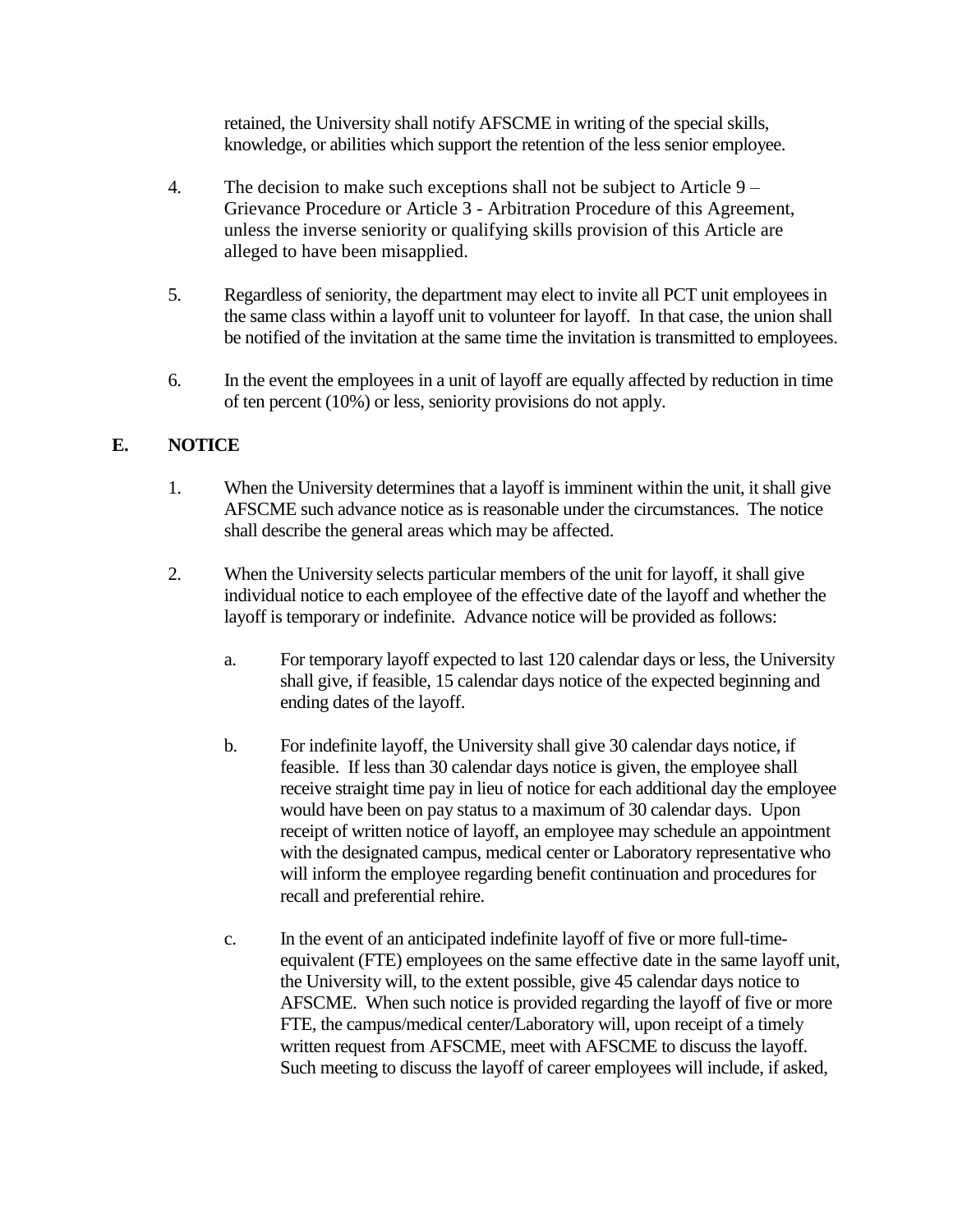an indication of the reason for retaining any limited, per diems and registry employees.

- d. For conversion from temporary layoff to indefinite layoff, the University shall give 30 calendar days notice, if feasible.
- 3. The University shall notify AFSCME concurrent with its notices to employees that they are to be laid off.

# **F. RECALL**

- 1. A non-probationary career employee who is indefinitely laid off shall be recalled in order of seniority to an active, vacant career position, provided:
	- a. The active, vacant career position is in the same bargaining unit and same department/division as the position from which the employee was laid off; and
	- b. The active, vacant career position is in the same class at the same or lesser percentage of time as the position from which the employee was laid off; or
	- c. The active, vacant career position is in a lower class at the same or lesser percentage of time than the position from which the employee was laid off, provided the employee previously held a career position in such lower class in the same department/division and bargaining unit.
- 2. In order to be recalled to such active, vacant career position, the employee must, as determined at the sole, non-grievable discretion of the University, be qualified to perform the duties of the active, vacant career position.
- 3. Employees who are eligible for recall shall retain recall eligibility for three years from the effective date of layoff. An employee may exercise his/her rights to recall immediately after the employee receives written notification of layoff.
- 4. Employees recalled from layoff status to a new position who fail to perform satisfactorily may, at any time during the six months following such return, be returned to layoff status with restoration of full recall rights. Previous time on layoff status prior to recall shall be deducted from an employee's period of eligibility.
- 5. An employee who accepts a limited or per diem appointments or position in a lower class or at a lesser percentage of time shall remain eligible for recall rights during the period of recall.
- 6. Recall Termination

The right to recall terminates at the end of the period of eligibility described in Section E.3 above, or if an employee: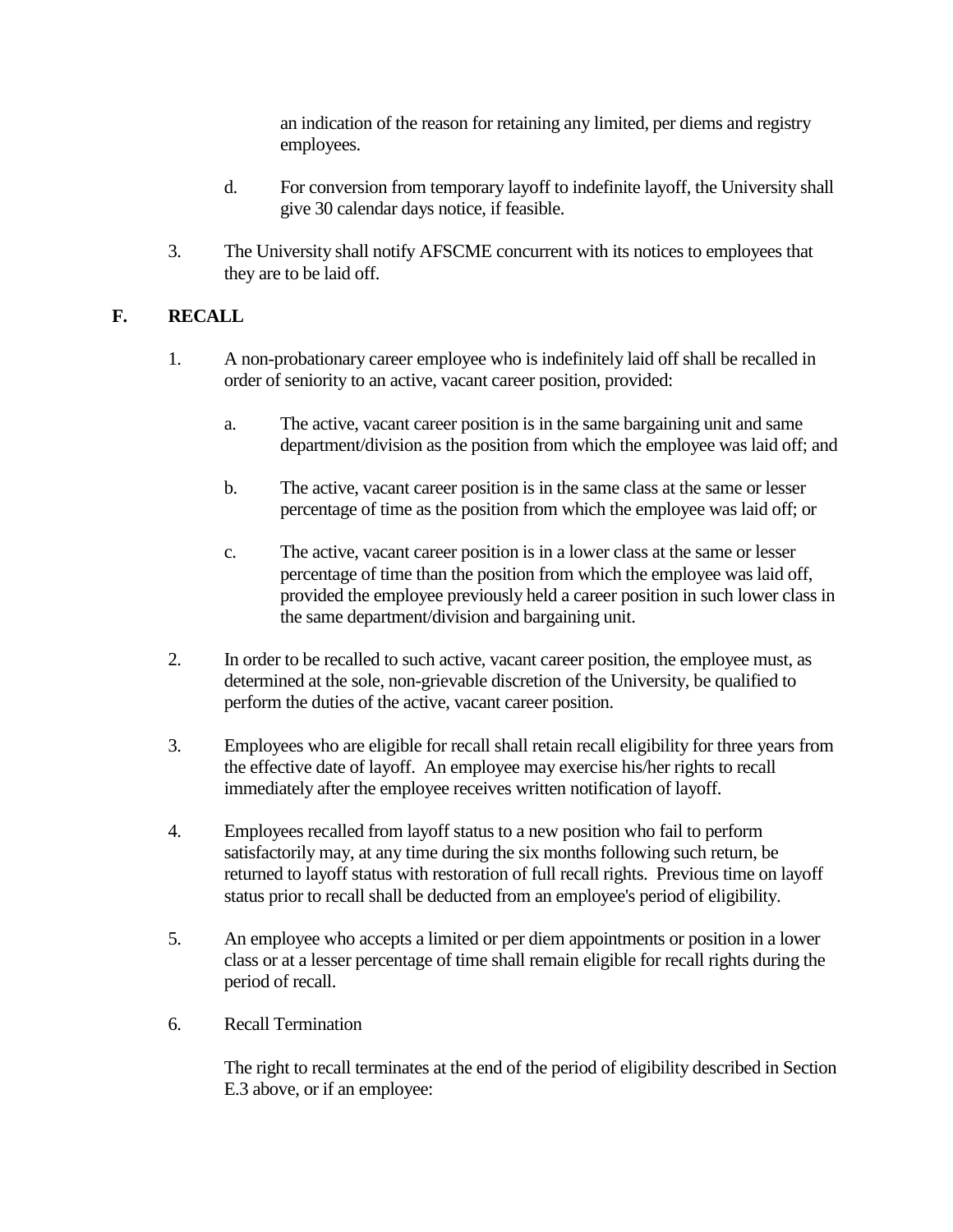- a. Fails or refuses within ten calendar days to respond affirmatively to University inquiries concerning the employee's desire to return to work. The tencalendar-day response period shall begin immediately upon personal notice or from the date written notice is served (as indicated in the Proof of Service), whichever is sooner; or
- b. Refuses a recall to work; or
- c. Refuses two offers of reemployment in career positions at the same or greater percentage of time and at the same or higher salary level; or
- d. Accepts a career position at the same or higher salary level within the University; or
- e. Accepts recall in any previously-held career position at a lower salary level.

## **G. PREFERENTIAL REHIRE**

- 1. A non-probationary career employee who is indefinitely laid off shall have preferential rehire status for an active, vacant career position, provided:
	- a. The active, vacant career position is in the same bargaining unit and at the same campus/medical center/Laboratory as the position from which the employee was laid off; and
	- b. The active, vacant career position is in a class with the same or lower salary range maximum as the class from which the employee was laid off; and
	- c. The active, vacant career position is at the same or lesser percentage of time as the position from which the employee was laid off.
- 2. The laid off non-probationary career employee will, along with any other laid off University employees, be given preferential consideration for an active, vacant career position which is being filled by the campus/medical center/Laboratory, provided the conditions in Section F.1.a-c above are met. First consideration for preferential rehire shall be given to employees who are on layoff status (not currently employed by the University) and who were laid off from the same department where the vacant position exists. In order to be placed in such a position, the employee must, as determined at the sole, non-grievable discretion of the University, be fully qualified to perform the duties of the position.
- 3. The operation of preferential rehire consideration shall be consistent with the procedures established at the individual campus/medical center/Laboratory and shall be consistent with the University's management right to fill a position with the best available candidate for a vacant position.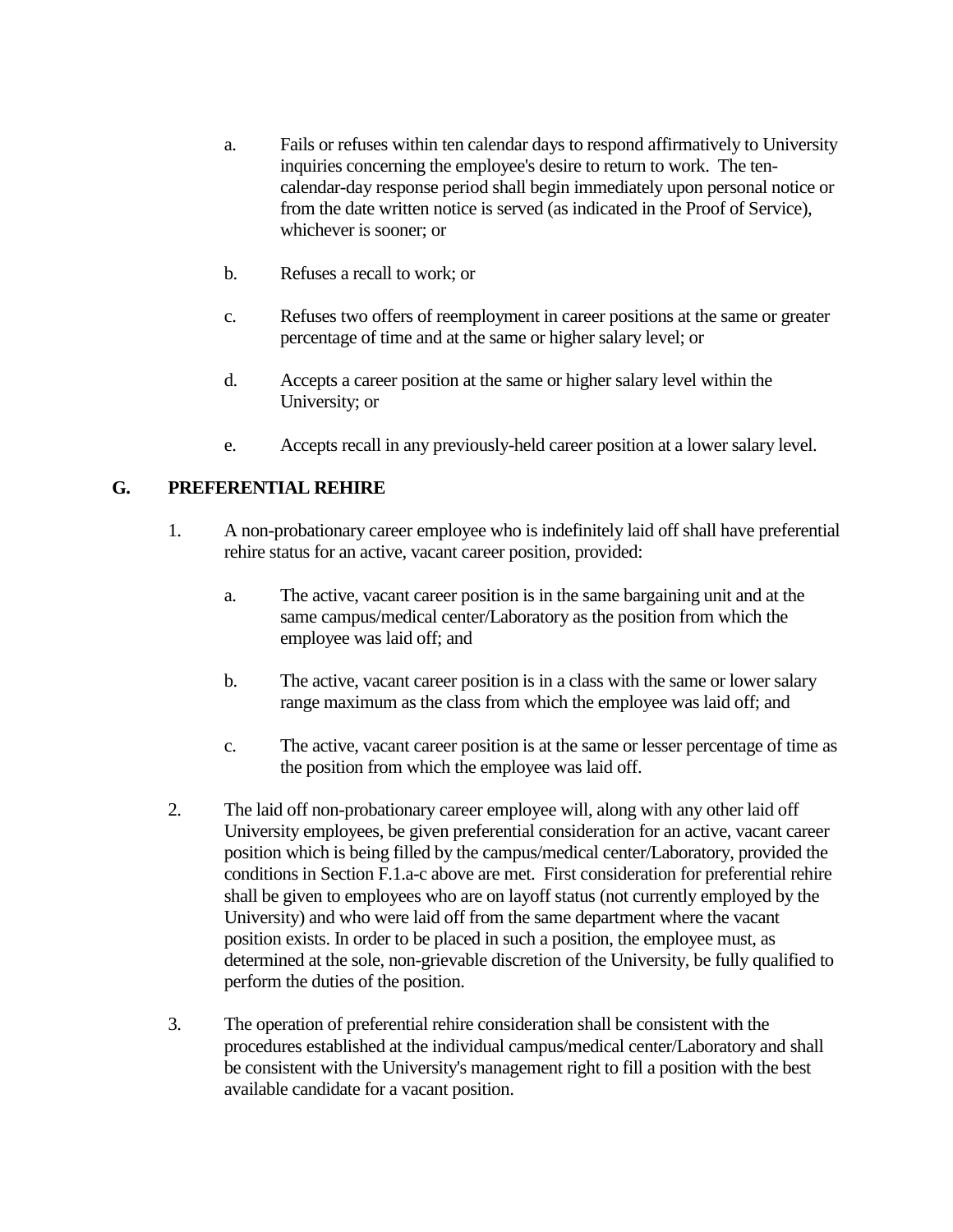- 4. Employees who are eligible for preferential rehire status with less than five years of seniority at the time the layoff occurs shall retain preferential rehire status eligibility for one year from effective the date of layoff. Employees who are eligible for preferential rehire status with five years, but less than ten years, seniority at the time the layoff occurs shall retain preferential rehire status eligibility for two years from the effective date of layoff. Employees who are eligible for preferential rehire status with ten years or more of seniority shall retain preferential rehire status eligibility for three years. An employee may exercise his/her rights to preferential rehire immediately after the employee receives written notification of layoff and meets with the campus, medical center or Laboratory representative designated in the layoff notice.
- 5. Employees preferentially rehired from layoff status who fail to perform satisfactorily may, at any time during the six months following such return, be returned to layoff status. In addition, an employee, at his/her option, may request to be returned to layoff status within 60 calendar days of rehire. Previous time on layoff status prior to rehire shall be deducted from an employee's period of eligibility.
- 6. Employees who accept per diem or limited appointments shall remain eligible for preferential rehire rights during the period of preferential rehire.
- 7. Preferential Rehire Termination The preferential rehire consideration described above shall terminate at the end of the period of eligibility described in Section F.4. above, or if an employee:
	- a. Refuses an offer to return, at the same or greater percentage of time, to that department/division and class from which laid off; or
	- b. Accepts any career position; or
	- c. Refuses two offers of employment for a career position at the same or higher salary level and the same percentage of time as the position held by the employee at the time of layoff; or
	- d. Fails to respond to a written notice of a career employment opportunity within 10 calendar days. The 10 calendar day response period shall begin immediately upon personal notice of the career employment opportunity or from the date written notice is served (as indicated in the Proof of Service), whichever is sooner.

#### **H. SEVERANCE**

1. A career employee who has received notice of indefinite layoff may elect, in writing, to receive severance pay in lieu of preferential rehire and recall rights within fourteen (14) calendar days of receipt of the notice of layoff. Election is irrevocable. The University shall, offer severance in lieu of preferential rehire and recall rights to all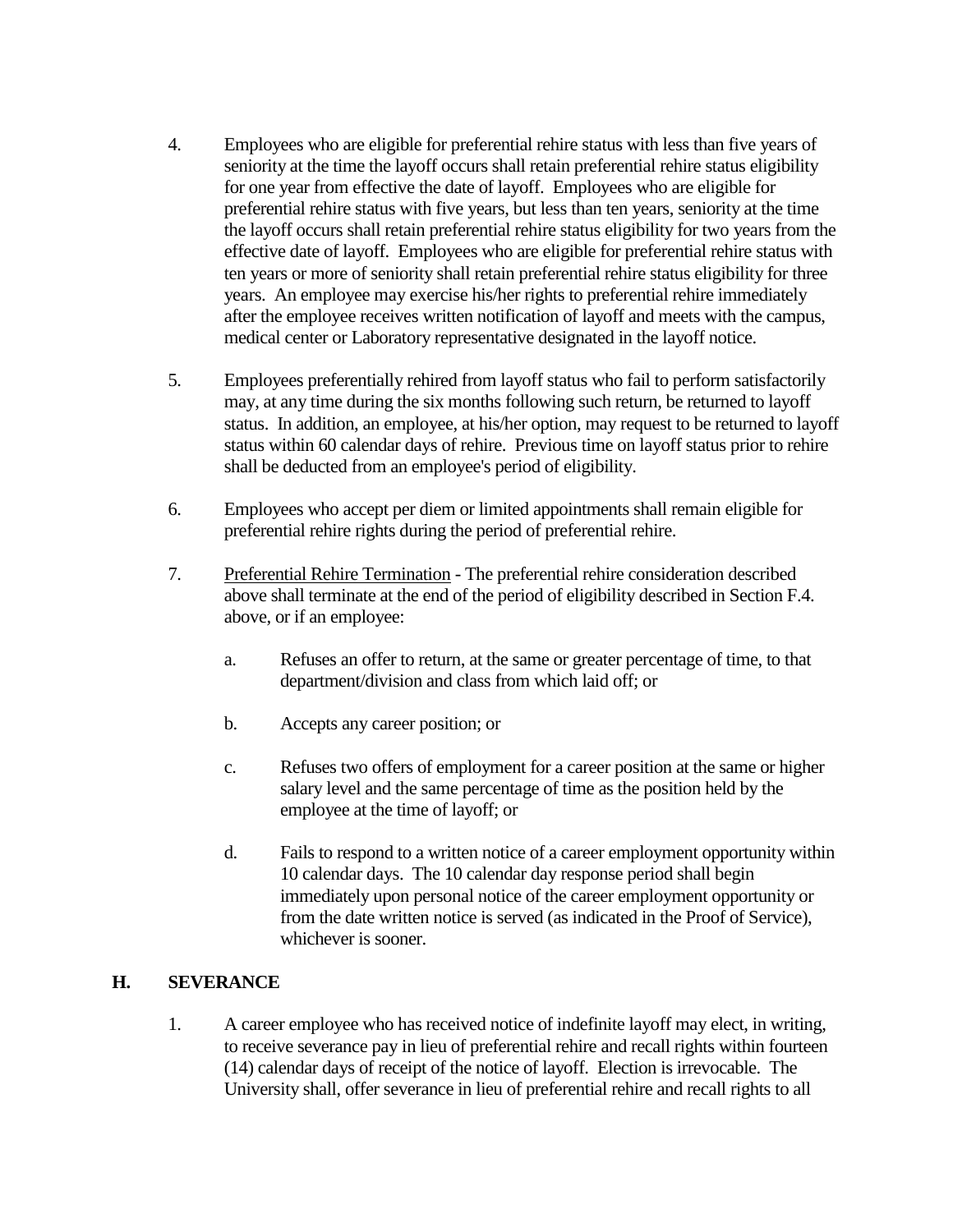employees in the department who receive notice for indefinite layoff. Severance pay shall be in accordance with the following:

- a. Payment An employee who elects severance pay in lieu of preferential rehire and recall rights shall be paid a lump sum as follows:
	- 1) Employees with less than five (5) years of University service shall receive two (2) weeks severance pay.
	- 2) Employees with five (5) or more years of University service shall receive five (5) weeks severance pay, plus one week for each additional year of service, up to a maximum of sixteen (16) weeks.
	- 3) Employees who are laid off following a reduction in time that occurred within 60 calendar days of the layoff shall be eligible for severance, on the basis of their percentage of appointment just prior to their reduction in time.
	- 4) This Section shall not apply to temporary layoff or reduction in time.
	- 5) Failure to make an election as provided in Section 1 will result in the employee receiving preferential rehire and recall rights and extinguish the right to severance pay.
- b. Repayment An employee who has received severance pay under this provision and who returns to work in a career position with the University at the same or higher salary and same percentage of time as the position held at the time of layoff shall repay to the University the portion of severance pay received that exceeds the time the employee was laid off. Before returning to work, the employee must make repayment in full or sign a repayment agreement.

## **I. CONTINUITY OF SERVICE UPON REEMPLOYMENT**

A temporary layoff does not create a break in service. Reemployment in a career position within the period of right to recall provides continuity of service and continuation of previously-accrued seniority. However, seniority and benefits accrue only when an employee is on pay status.

#### **J. BENEFIT COVERAGE**

Medical plan contributions by the University will be provided for a maximum of three months in a calendar year for employees on temporary layoff, for employees on temporary reduction in time, or on furlough as provided in Article 30 – Positions/Appointments, paragraph F. For medical plans to remain in force, employees on temporary layoff, temporary reduction in time or furlough must remit to the University the amount of the employee's contributions, if any.